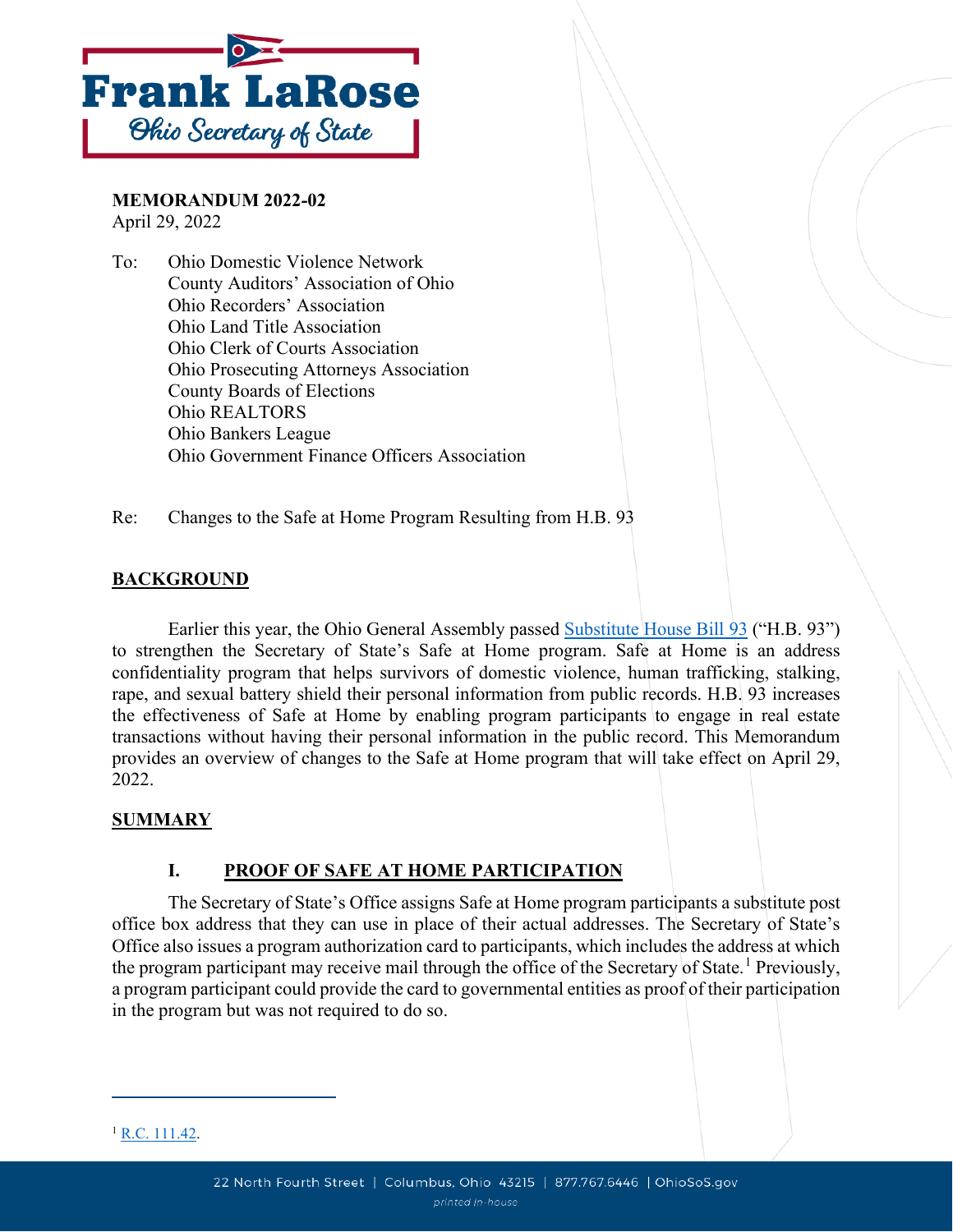H.B. 93 requires the program participant to provide the program authorization card whenever they request a government entity, other than a board of elections, to use the substitute address. If a program participant makes such a request and shows the card as proof of their participation in Safe at Home, the governmental entity must accept the substitute address.<sup>[2](#page-1-0)</sup> A program participant may also request that a private entity use the substitute address, but the law does not require a private entity to accept it.<sup>[3](#page-1-1)</sup>

# **II. CHANGE OF RESIDENCE NO LONGER NECESSARY TO JOIN SAFE AT HOME**

Previously, an applicant for Safe at Home could participate only if they were changing residence. H.B. 93 eliminates that requirement. An applicant who meets all other qualifications may participate in Safe at Home without moving.

This specific change impacts eligibility to participate in Safe at Home – it is not directly related to the new program for participants who acquire real property. Moreover, a participant's real property records are not eligible for the newly enacted confidentiality scheme if the participant owned the property before entering the Safe at Home program.<sup>[4](#page-1-2)</sup>

# **III. REAL ESTATE TRANSACTIONS**

## **A. REAL PROPERTY CONFIDENTIALITY NOTICE**

H.B. 93 allows a Safe at Home program participant who purchases real property after becoming a program participant (and after April 29, 2022) to prevent the participant's property records from being disclosed to the public.<sup>[5](#page-1-3)</sup> The change in law provides a way for a government office that needs to maintain records about a program participant's actual residence, such as a county auditor, to keep the participant's property records confidential.

### **1. COUNTY RECORDER**

A Safe at Home program participant who acquires an ownership interest in real property may submit a Real Property Confidentiality Notice ("RPCN") to the county recorder of the county where the real property is located. The RPCN ("Form SAH-RPCN") includes all of the following:

- The participant's full name;
- The last four digits of the participant's Social Security number;
- The date the participant's program certification expires;
- The participant's program participant identification number;
- The address at which the participant may receive mail through the Secretary's Office;
- The legal description and street address of the real property, which must be the same as the legal description and street address included on any instrument, such as a deed,

<span id="page-1-0"></span> $2$  [R.C. 1111.43\(A\).](https://codes.ohio.gov/ohio-revised-code/section-111.43/4-29-2022) Ohio law contains few exceptions to the requirement for a government entity to accept a substitute address. For example, a municipal-owned public utility is excluded from the requirement to use a substitute address under R.C. 111.43(F).

<span id="page-1-1"></span> $3$  [R.C. 111.43\(C\).](https://codes.ohio.gov/ohio-revised-code/section-111.43/4-29-2022)

<span id="page-1-2"></span><sup>4</sup> [R.C. 111.42](https://codes.ohio.gov/ohio-revised-code/section-111.42/4-29-2022) an[d 111.431.](https://codes.ohio.gov/ohio-revised-code/section-111.431)

<span id="page-1-3"></span> $5$  [R.C. 111.43\(B\).](https://codes.ohio.gov/ohio-revised-code/section-111.43/4-29-2022)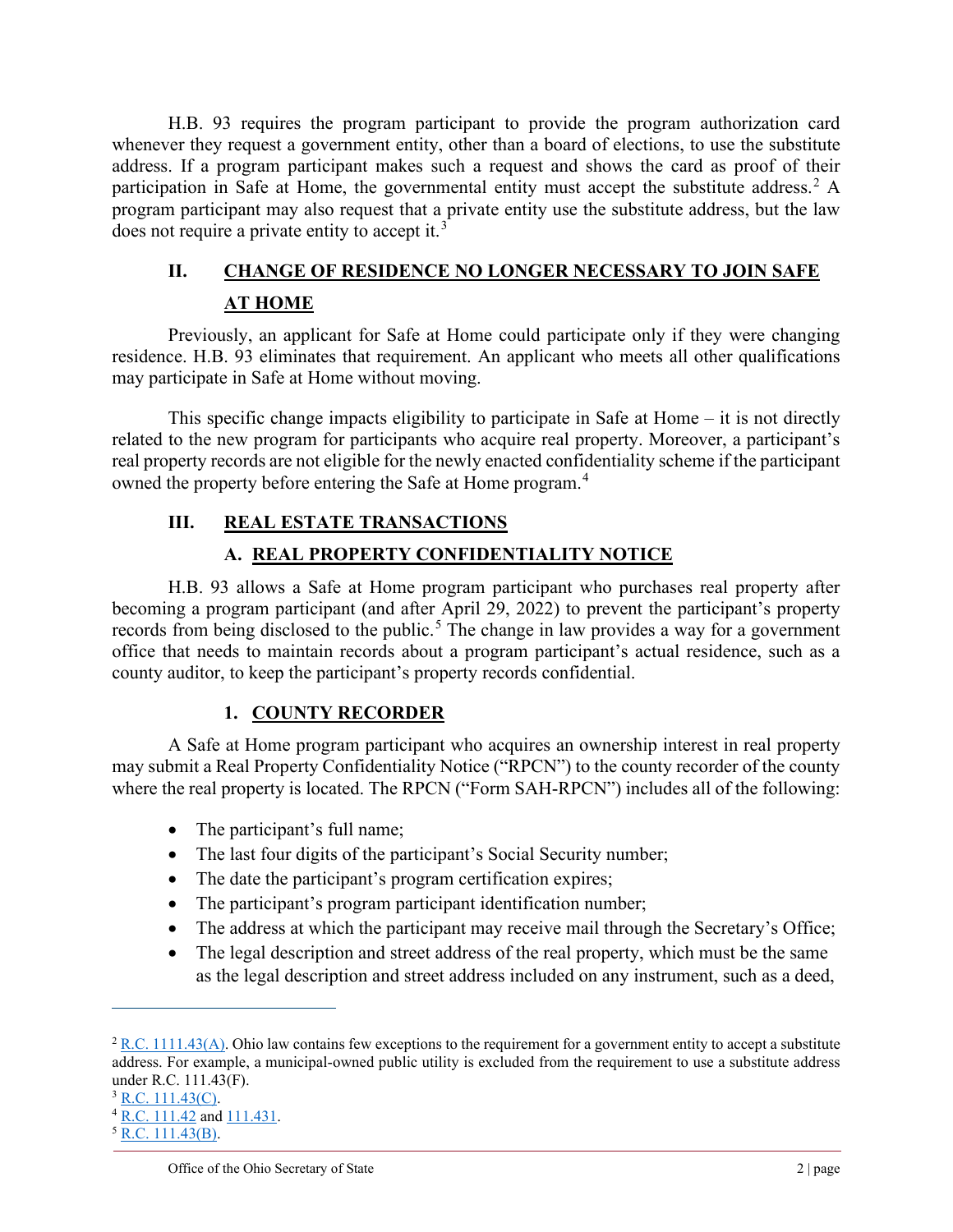concerning the real property that includes the participant's name and that has been presented to the county recorder for recording;

- A fictitious name, chosen by the Secretary of State's Office using a random name generator, which may be used by county officials for internal indexing and recordkeeping purposes;
- The participant's signature; and
- Basic instructions for the county officer who receives the RPCN.

The county recorder must then transmit copies of the RPCN to the Secretary of State and to the county auditor, treasurer, and engineer in the county where the real property is located.<sup>[6](#page-2-0)</sup> To minimize any potential disclosure through computer systems, please transmit these copies via certified mail.

Upon receiving the RPCN, the county recorder, auditor, treasurer, or engineer must remove any confidential information from publicly available records or databases within five business days. [7](#page-2-1)

### **2. CLERK OF THE COURT OF COMMON PLEAS**

Additionally, a program participant may deliver an RPCN to the court of common pleas if the participant is a party to a proceeding there. The clerk must notify the Secretary of State's Office that the clerk received the RPCN. $8$ 

#### **3. REQUIRED CONFIDENTIALITY**

Government offices that have received an RPCN must not disclose the program participant's name or contact information in connection with the property's address, legal description, or parcel number. For example, the program participant's name and contact information must be redacted from the property's listing in the publicly available version of the county auditor's property tax database or the county recorder's database of property ownership records.<sup>[9](#page-2-3)</sup> The county auditor, recorder, treasurer, or engineer, for the purpose of indexing a program participant's records, may use the program participant's fictitious name listed in the program participant's real property confidentiality notice.<sup>[10](#page-2-4)</sup> If a member of the public requests a copy of a property record, the property's address, legal description, or parcel number or the program participant's name, as applicable, must be redacted.

County recorders must include a copy of the RPCN with any subsequent recordings of the property, such as mortgages, liens, easements, and other types of property records, unless the person who acquired the property is no longer a participant in Safe at Home.<sup>[11](#page-2-5)</sup> The Secretary of

<span id="page-2-0"></span> $6$  [R.C.111.431\(B\).](https://codes.ohio.gov/ohio-revised-code/section-111.431)

<span id="page-2-1"></span> $R.C.111.431(C)(1)$ .

<span id="page-2-2"></span> $R.C.111.431(C)(2)$ .

<span id="page-2-3"></span><sup>&</sup>lt;sup>9</sup> [R.C.111.431\(C\)\(1\),](https://codes.ohio.gov/ohio-revised-code/section-111.431) [149.43,](https://codes.ohio.gov/ohio-revised-code/section-149.43/4-29-2022) [315.25,](https://codes.ohio.gov/ohio-revised-code/section-315.25/4-29-2022) [317.13,](https://codes.ohio.gov/ohio-revised-code/section-317.13/4-29-2022) [319.28,](https://codes.ohio.gov/ohio-revised-code/section-319.28/4-29-2022) [321.25,](https://codes.ohio.gov/ohio-revised-code/section-321.25) and [2303.12.](https://codes.ohio.gov/ohio-revised-code/section-2303.12/4-29-2022)  $10$  [R.C.111.431\(G\).](https://codes.ohio.gov/ohio-revised-code/section-111.431)

<span id="page-2-4"></span>

<span id="page-2-5"></span> $^{11}$  [R.C.111.431\(G\)](https://codes.ohio.gov/ohio-revised-code/section-111.431) and [317.13.](https://codes.ohio.gov/ohio-revised-code/section-317.13/4-29-2022)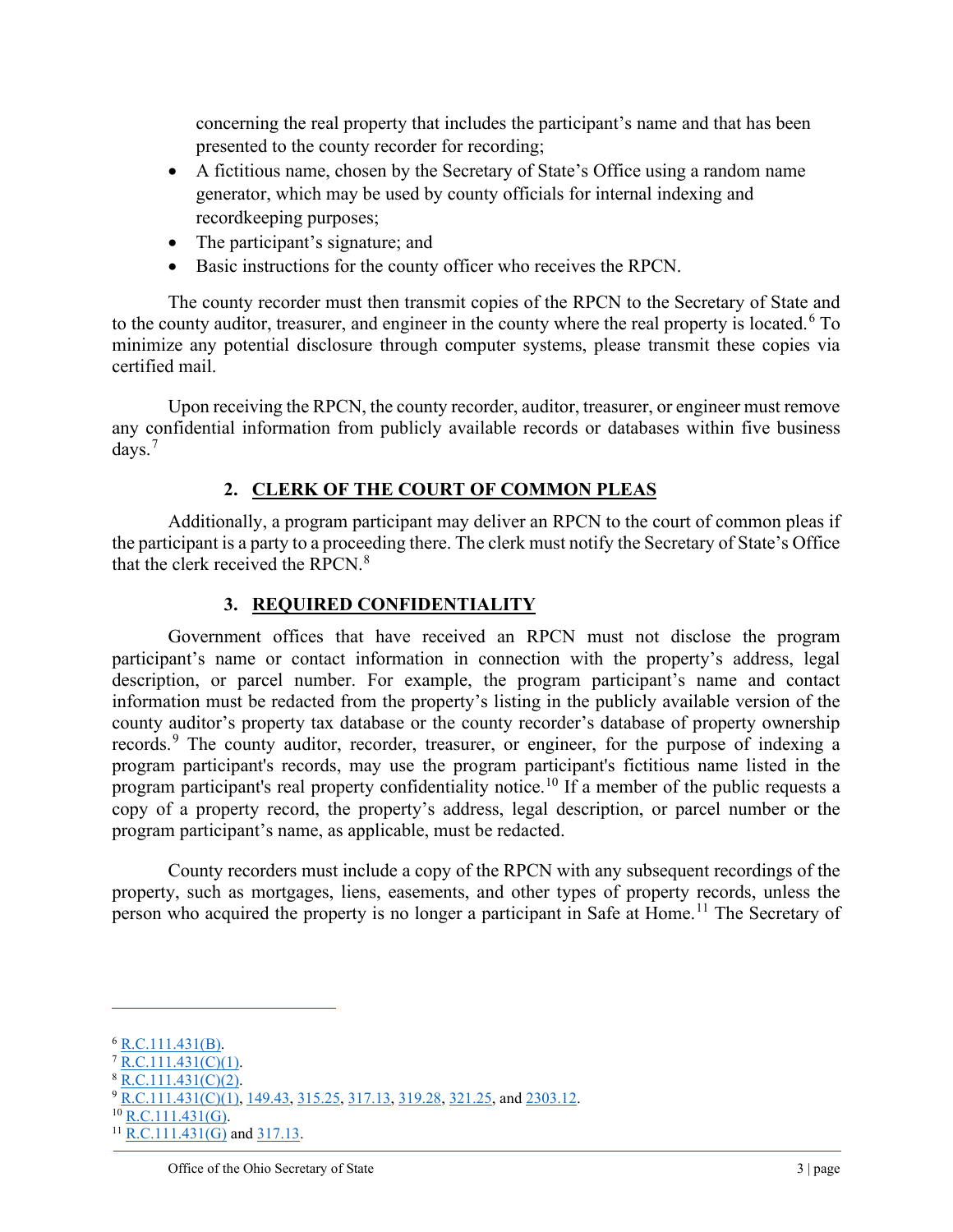State's Office will provide the county recorder, among others, notice when a program participant's certification in Safe at Home is canceled.<sup>[12](#page-3-0)</sup>

### **4. PERMITTED LIMITED DISCLOSURE BY A COUNTY OFFICIAL**

A county recorder, auditor, treasurer, or engineer or the clerk of the court of common pleas may disclose a Safe at Home program participant's complete property record only under the following circumstances: $13$ 

- The record is disclosed to the staff of the public official in order to carry out the duties of the office;
- The program participant is the person requesting the record;
- The official received written notice from the Secretary of State's Office that the participant has filed a valid Release of Property Record ("Form SAH-RPR") with the Safe at Home Division to disclose specific information to a specific person.
- The Secretary of State's Office authorized the person to perform a title examination on the property (see **TITLE EXAMINATIONS** below); and
- A court of competent jurisdiction orders the disclosure.

### **5. END OF CONFIDENTIALITY**

If the participant ceases to own the property, submits a notarized revocation of the confidentiality notice to the county recorder, or has the participant's certification cancelled, then the information concerning the participant's interest in the property is no longer confidential. The Secretary of State's Office will notify the relevant county officials within ten business days of canceling the participant's program certification in Safe at Home.<sup>[14](#page-3-2)</sup>

If a county recorder receives notice that a participant has ceased to hold an ownership interest in the property that was held confidential, the recorder must promptly revoke the RPCN and notify the Secretary of State, and the county auditor, treasurer, and engineer of that revocation. [15](#page-3-3)

#### **B. TITLE EXAMINATIONS**

H.B. 93 contains a provision for granting access to the confidential information within an RPCN that may be required to perform a title examination. If property is subject to a confidentiality notice, such as when the program participant is selling the property, the title examiner must apply for disclosure with the Secretary of State's Safe at Home Division by filing a Disclosure for a Title Examination ("Form SAH-DTE"). The person applying for a Disclosure for a Title Examination must include basic information about themselves and the firm for which they work, the purpose for which the person is applying, the person's relationship to the participant, a legal description of

<span id="page-3-0"></span> $12$  [R.C. 111.45\(B\)\(](https://codes.ohio.gov/ohio-revised-code/section-111.45/4-29-2022)2).

<span id="page-3-1"></span> $13$  [R.C.111.431\(D\).](https://codes.ohio.gov/ohio-revised-code/section-111.431)

<span id="page-3-3"></span><span id="page-3-2"></span> $^{14}$  [R.C. 111.45\(B\).](https://codes.ohio.gov/ohio-revised-code/section-111.45/4-29-2022)  $^{15}$ R.C. 111.431(F)(1).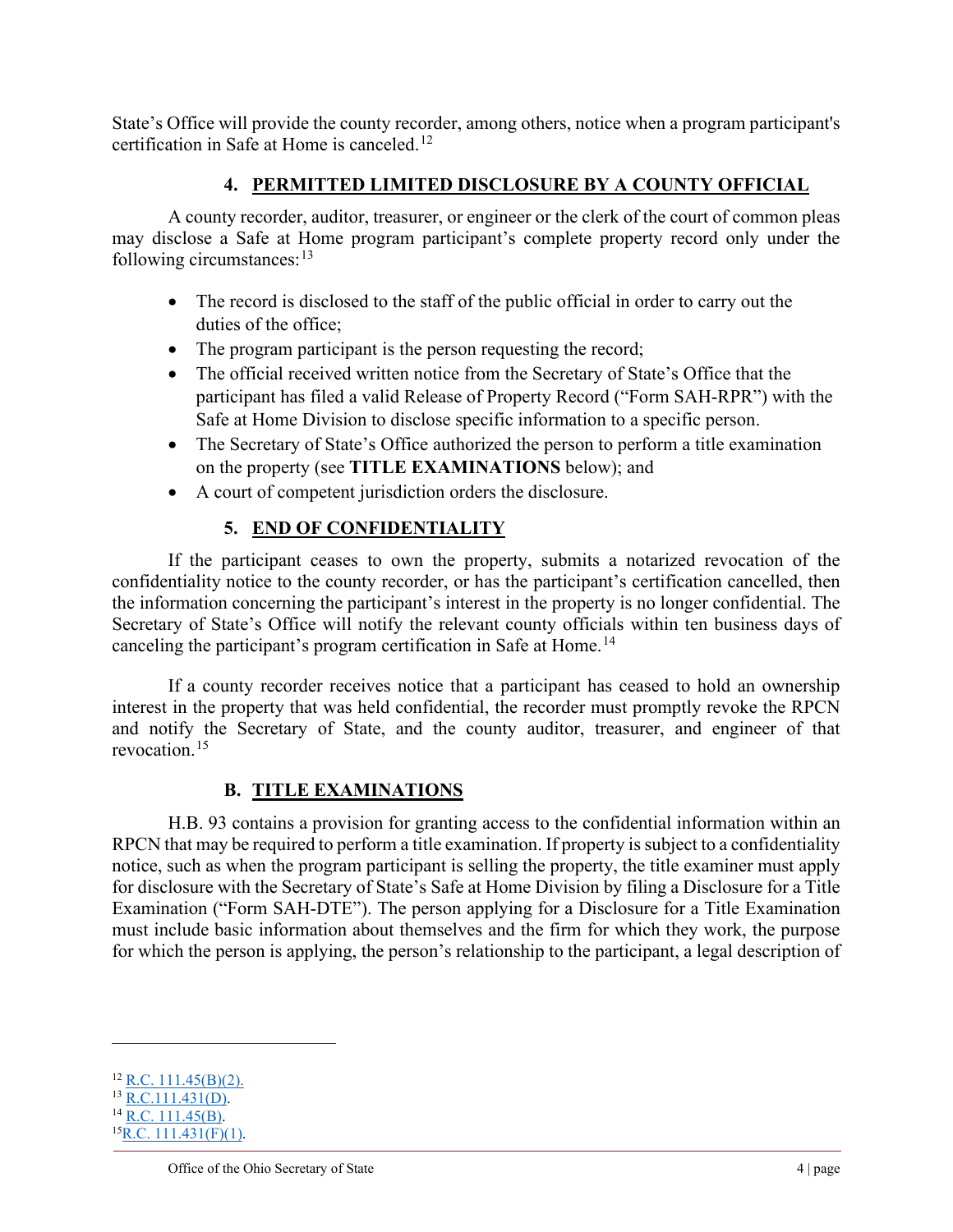the property, the person's signature, information about the person's professional licensure, and a statement that the person will treat the information as confidential.<sup>[16](#page-4-0)</sup>

The Secretary of State's Office will approve the application within ten business days if it is properly completed and the Secretary's Office determines that the person is seeking the information only for the purpose of performing a bona fide title examination. If the property is not subject to a confidentiality notice, the Secretary will instead notify the person of that fact within ten business days and, if applicable, notify local officials of that fact.<sup>[17](#page-4-1)</sup>

# **C. QUALIFIED IMMUNITY FOR REAL ESTATE PROFESSIONALS AND COUNTY OFFICIALS**

The new law contains a provision the states a real estate broker, real estate salesperson, oil and gas land professional, title examiner, attorney, or county official is not liable for damages resulting from the person's failure to discover a defect in title, failure to properly index or record a person's interest in property, or failure to alert a professional to rely on confidential information, when that failure was the proximate result of an individual's participation in the Safe at Home program, unless the person was negligent.<sup>[18](#page-4-2)</sup>

### **D. CITY LAW DIRECTOR ACCESS**

H.B. 93 allows a city law director or similar chief legal officer to petition the Franklin County Court of Common Pleas or the court of common pleas of the county in which a parcel of real property is located for access to information that is subject to a real property confidentiality notice. The court must hold a hearing and, if necessary, notify the county recorder, auditor, treasurer, engineer, or clerk of the court of common pleas of the county in which the real property is located. The law director must prove a legitimate governmental purpose to receive the information. Continuing law allows a city law director or similar chief legal officer to obtain a program participant's confidential address or telephone number from the Secretary of State's Office using a similar process.<sup>[19](#page-4-3)</sup>

A law director or similar chief legal officer who intends to follow the process above may request the Secretary of State's Office to confirm whether the person is a program participant. The Secretary of State's Office will provide that confirmation within ten business days after receiving the request. $20$ 

### **IV. AUTHORIZED RELEASE OF CONFIDENTIAL INFORMATION**

H.B. 93 also creates a process by which a Safe at Home program participant may submit a form, Authorization to Release Confidential Information ("SAH-ARCI"), authorizing the Secretary of State's Office to disclose the participant's information to certain persons, including a judge or magistrate, an official or employee of the Bureau of Motor Vehicles, a school administrator, an administrator of a public assistance program, an administrator of a food pantry,

<span id="page-4-2"></span> $18$  [R.C. 111.431\(H\).](https://codes.ohio.gov/ohio-revised-code/section-111.431)

<span id="page-4-0"></span> $16$  [R.C. 111.431\(E\)\(1\) and \(2\).](https://codes.ohio.gov/ohio-revised-code/section-111.431)

<span id="page-4-1"></span> $17$  [R.C. 111.431\(E\)\(3\)](https://codes.ohio.gov/ohio-revised-code/section-111.431).

<span id="page-4-3"></span><sup>&</sup>lt;sup>19</sup> [R.C. 111.46.](https://codes.ohio.gov/ohio-revised-code/section-111.46/4-29-2022)

<span id="page-4-4"></span> $^{20}$  [R.C. 111.46\(B\).](https://codes.ohio.gov/ohio-revised-code/section-111.46/4-29-2022)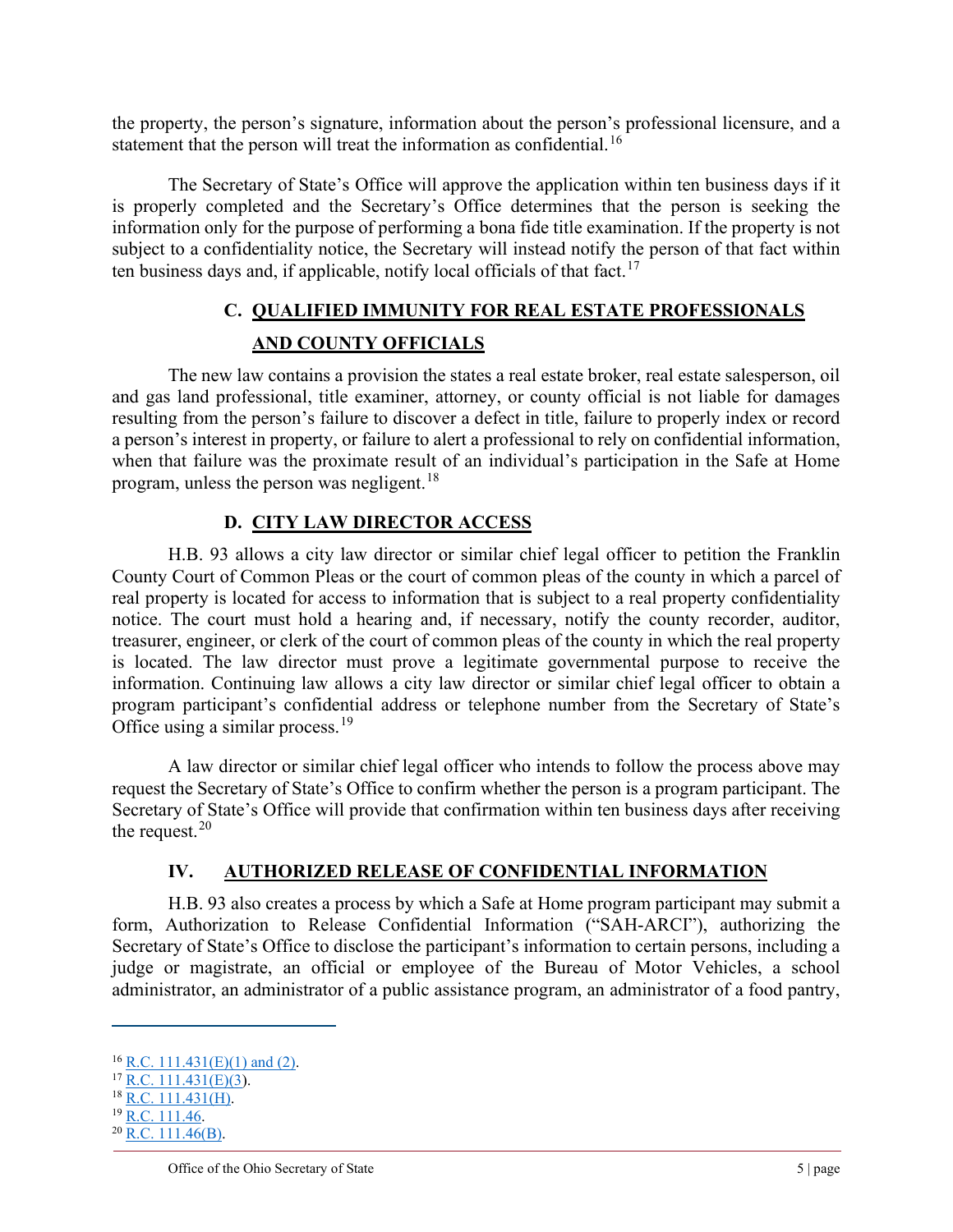an official or employee of the U.S. Postal Service, or any other person identified on the form with a proper purpose. Within ten business days after receiving the form, the Secretary of State's Office will determine whether the authorization is adequate, then disclose the information if appropriate. $21$ 

For example, if a school district needs to confirm that a program participant lives in the district for enrollment purposes, the participant may authorize the Secretary's Office to confirm to a district official that the participant lives in the district, without exposing the family's actual address. The law specifies that a person authorized to receive confidential information may request only the information that is required under normal circumstances. A person may not require a program participant to authorize a disclosure as a condition of receiving any services to which the participant is otherwise entitled.<sup>[22](#page-5-1)</sup>

### **V. CHILD CUSTODY AND CHILD SUPPORT PROCEEDINGS**

Under the new law, a program participant who is a parent, guardian, or legal custodian and is a party to a child custody or child support proceeding is entitled to notice and an opportunity for a hearing before the participant's confidential address or telephone number may be disclosed. This requirement applies when another party to the proceeding requests that information or when the court seeks to disclose the information on its own, without being asked to do so.<sup>[23](#page-5-2)</sup>

If another party to the proceeding requests the information, the court must direct the requesting party to file a pleading explaining why the disclosure is necessary. Before allowing the disclosure, the court must schedule a hearing, provide a copy of the pleading to the program participant, and give the parties adequate notice of the hearing. The party requesting the disclosure then must show, by clear and convincing evidence, that the disclosure is necessary and does not pose a risk of harm to the participant or the child. If the party requesting the disclosure meets this burden and the court grants the request, the court must document its findings of fact and may either disclose the information or direct the program participant to do so.<sup>[24](#page-5-3)</sup>

If the court seeks to disclose the information on its own motion, the court still must schedule a hearing and give the parties adequate notice of the hearing. If the court determines by clear and convincing evidence that the disclosure is necessary and does not pose a risk of harm to the participant or the child, the court must document its findings of fact and may either disclose the information or direct the participant to do so.<sup>[25](#page-5-4)</sup>

<span id="page-5-0"></span> $21$  [R.C. 111.43\(E\).](https://codes.ohio.gov/ohio-revised-code/section-111.43/4-29-2022)

<span id="page-5-1"></span> $22$  [R.C. 111.43\(E\).](https://codes.ohio.gov/ohio-revised-code/section-111.43/4-29-2022)

<span id="page-5-2"></span> $23$  [R.C. 111.46\(D\).](https://codes.ohio.gov/ohio-revised-code/section-111.46/4-29-2022)

<span id="page-5-4"></span><span id="page-5-3"></span> $^{24}$  [R.C. 111.46\(D\).](https://codes.ohio.gov/ohio-revised-code/section-111.46/4-29-2022)  $25$  [R.C. 111.46\(D\).](https://codes.ohio.gov/ohio-revised-code/section-111.46/4-29-2022)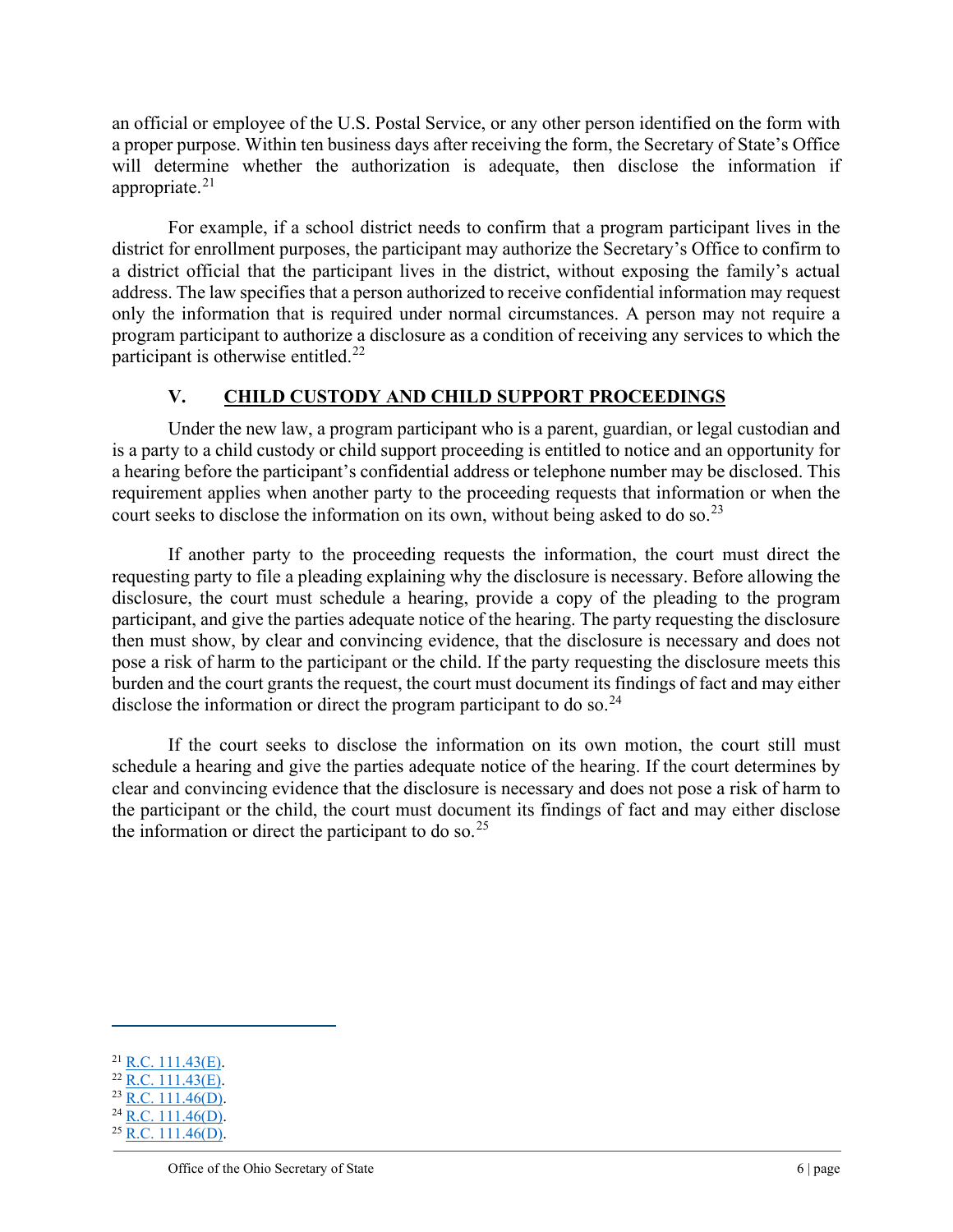#### **VI. PENALTY FOR DISCLOSING CONFIDENTIAL INFORMATION**

H.B. 93 adds to the criminal prohibitions against disclosing a Safe at Home program participant's confidential information. The new law includes the following prohibitions:

- No public official who has access to a confidential address or telephone number, or to information that is subject to a real property confidentiality notice, because of the person's status as a public official may knowingly disclose that information to any person, except as required or permitted by law. A "public official" is any officer, employee, or duly authorized representative or agent of a public office. A "public office" is any state agency, public institution, political subdivision, or other organized body, office, agency, institution, or entity established by the laws of Ohio for the exercise of any function of government.
- No person who obtains a confidential address or telephone number from the Secretary of State pursuant to a disclosure authorized by the program participant, as described above, may knowingly disclose that information to any person, except for the purpose for which the disclosure was authorized.
- No person who obtains information that is subject to a real property confidentiality notice for the purpose of conducting a title examination may knowingly disclose that information to any person, except for the purpose identified in the application to conduct a title examination.

Whoever knowingly discloses confidential information in violation of the prohibitions above is guilty of a first-degree misdemeanor.  $^{26}$  $^{26}$  $^{26}$ 

In short, the law prohibits a person who obtains a program participant's confidential information from a government office from redisclosing the information. However, no criminal penalty applies to a private party who discloses a program participant's confidential information after receiving it directly from the program participant. For example, if a program participant buys a house and files a real property confidentiality notice with the county recorder, the new law would penalize county officials and staff if they disclosed certain information. The law would *not* penalize the program participant's real estate agent or banker for disclosing that information. However, other privacy laws still require those persons to keep clients' information confidential.<sup>[27](#page-6-1)</sup>

# **VII. CONCLUSION**

This memorandum is an overview of the changes in Safe at Home law resulting from H.B. 93. The Secretary of State's [website for Safe at Home](https://www.ohiosos.gov/secretary-office/office-initiatives/safe-at-home/) includes additional resources and the forms for complying with H.B. 93's changes and Safe at Home in general.

<span id="page-6-0"></span><sup>26</sup> [R.C. 111.99.](https://codes.ohio.gov/ohio-revised-code/section-111.99/4-29-2022)

<span id="page-6-1"></span><sup>27</sup> *See*, for example, R.C. 4735.54 and 15 U.S.C.A. §6802.